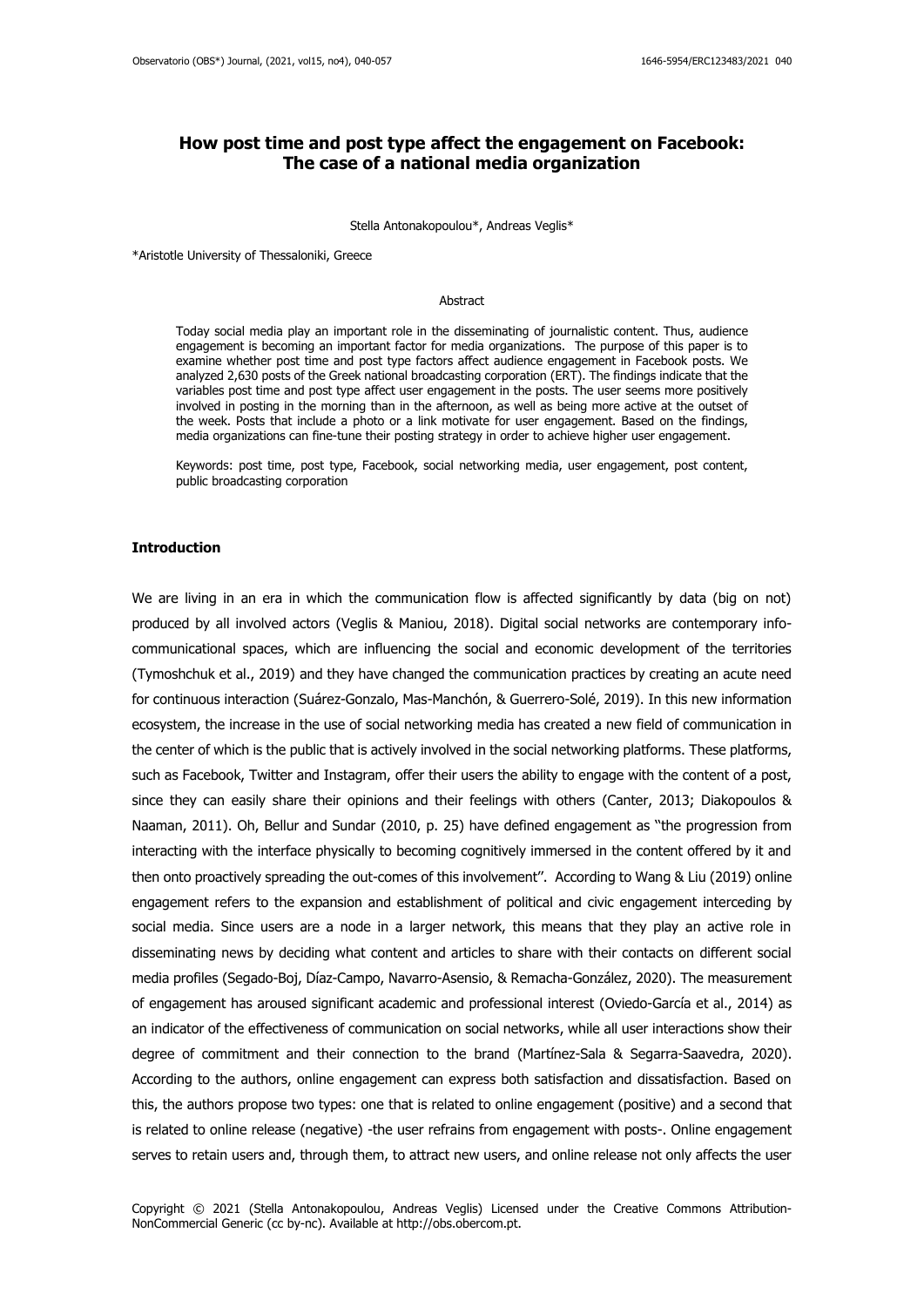who manifests it but can also alienate potential and existing users. In the field of social networks, the engagement level can be measured through the number of likes over the content, the number of comments, the number of shares, and the interaction duration (Cvijikj & Michahelles, 2013; Perez-Vega, Taheri, Farrington, & O'Gorman, 2018). Although there is no consensus among researchers on how to measure online engagement, everyone agrees on the need to measure it (Martínez-Sala & Segarra-Saavedra, 2020). According to Oviedo et al., (2014) the measurement that corresponds to Facebook online engagement should be based on the interactions that result from user participation in response to branding and communication. For this reason, their proposal includes variables related to the number of posts (brand communication) and the basic options for user interaction (user response in the form of "reactions", "sharing" and "comment"). Facebook offers three main types of engagement which allow the users to give their feedback on the content of the post: liking, sharing, and commenting while the users, from 2016, can express their reactions through five emoticons: Love, Haha, Wow, Sad and Angry (Salgado & Bobba, 2019) and more recently with the emoticon Care, which was added in May 2020. This social networking platform, with more than 2,6 billion active monthly users, is considered as the largest social network globally 1 (Clemens, 2020). According to the data of March 2016, when active monthly Facebook users amounted to 1,59 billion, five billion items and 350 million photographs were shared on the platform and the "like" button was selected more than 4,5 billion times (Sijakovic & Vukotic, 2020).

At the same time, the posting of news items enables the platforms that host news to augment their public in the social media and to generate income from digital advertising through the response of users that click on their links (Kanuri, Chen, & Sridhar, 2018). It is clear that the role of social media is twofold. On the one hand, they are used to disseminate news content and on the other hand, they are a source of income.

In this context, the analysis of the factors which influence user engagement with the content of a news outlet post constitutes the basic object of interest in our study so as to fully comprehend the motives that drive users to respond in a digital environment. Various factors such as the type of medium, the content of the publication, the posting day and time, the posting frequency, post length, community size may influence the level of engagement. According to Pletikosa Cvijikj, and Michahelle (2013) there are two basic components correlate to the posting activity so as to trigger more user engagement. The first one associates with the post content (whether the post includes photo, text, video, or link), and the second one corresponds to post time (the time of day the post took place). We believe that these two aspects of user engagement need to be further researched. The examination of those factors is related, on one hand to the better understanding of the impact of different motives pertaining to the content of the posts and on the other hand to the optimization of the post's engagement factor.

The aim of this study is to deepen our understanding of the relation between the time and type of the post to the response of the public. Explaining and understanding in depth the influencing factors which trigger the augmentation of the engagement level within online communities on social media in public media are a worthy and notable goal. It could offer useful information on how users participate in posts which could lead the public media to face their longstanding commercial antagonists, to enhance their public mission, and improve their posting strategy attitude towards the brand. In addition, the findings may motivate moderators of Facebook brand pages to sketch digital strategies that activate the engagement of users largely and drive

<sup>1</sup>According to Clemens, J., 2020: Number of monthly active Facebook users worldwide as of 1st quarter 2020 (in millions). From: https://www.statista.com/statistics/264810/number-of-monthly-active-facebook-users-worldwide/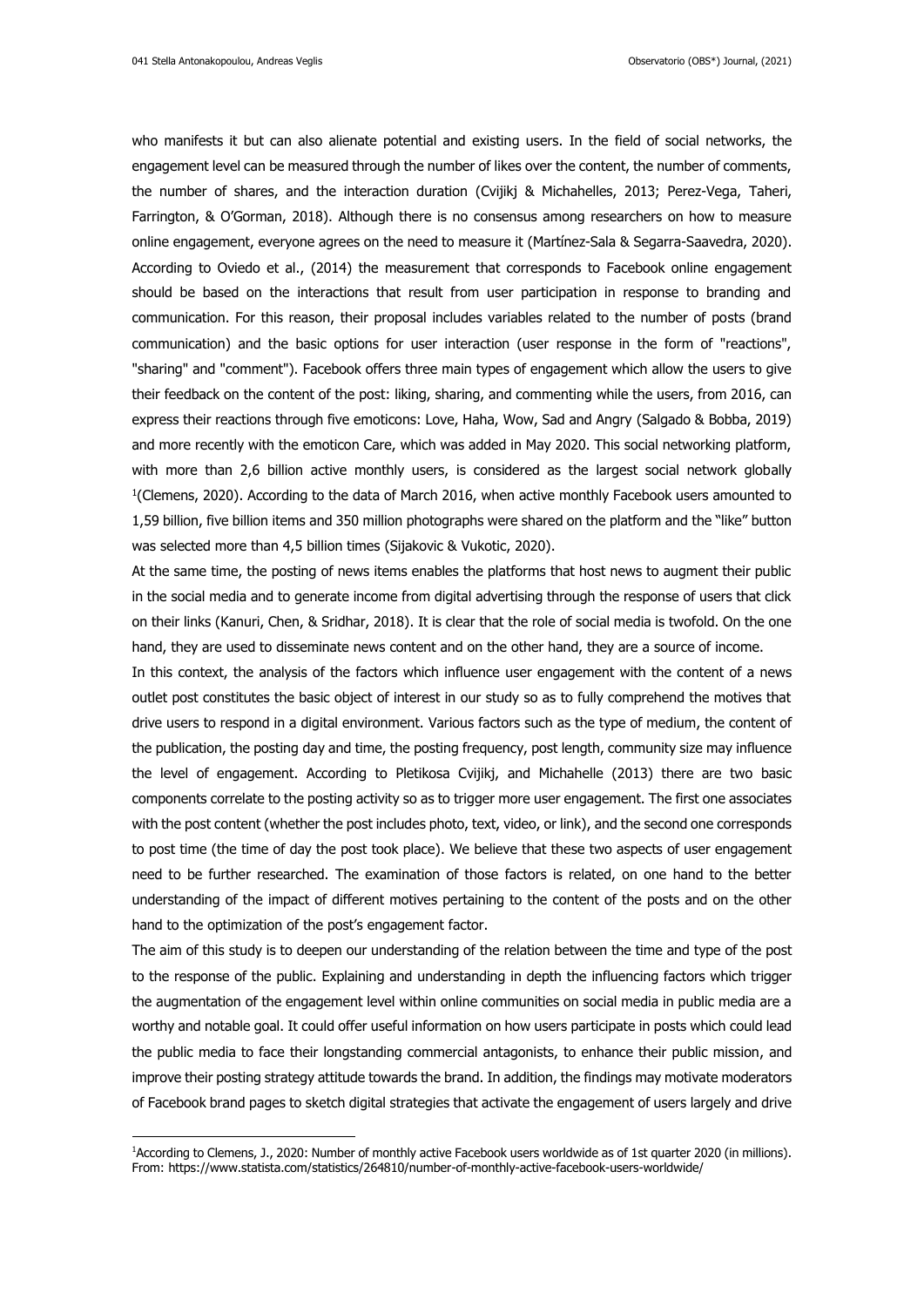brand adoption in long term. Moreover, the research adds new knowledge in which factors such as post time and post type in social media platforms intervene and influence user engagement processes, potentially improving news medium profits.

For the purpose of our study, we have used the Facebook posts of the Greek national broadcasting corporation. Public media generally aim at attracting public at a global level, focusing their digital strategy for the social network media on user engagement. Their pursuit is both to accomplish their social, political, and cultural mission towards the society as well to promote their worth to the citizens in exchange for their operation permit and the public funding they receive (Schulz, Levy, & Nielsen, 2019). Moreover, the platform of Facebook was selected for our survey, since recent years, brands have welcomed Facebook Inc. as a key marketing channel to promote engagement and brand awareness (Malhotra, Malhotra, & See, 2013). Also, the selection of this specific platform was founded on the reasoning that Facebook is the largest growing social network globally with approximately 2.8 billion monthly active users for the last fourth months of 2020 (Tankovska, 2021).

The rest of this article is organized into four sections. The literature review section discusses the relation between post time and engagement, as well as the relation between post type and engagement. The methodology section presents the collection of data and the method of analysis. The penultimate section presents the results of the study. The article is concluded with the discussion and conclusions section that also includes possible extensions of the work.

## **Literature Review**

The issue of user engagement has become the object of research study in various fields. For instance, in sociology it has been studied as "civic engagement", in psychology as "social engagement", in organizational behavior/management as "employee engagement" and in marketing as "customer engagement" (Kumar & Pansari, 2016). The two researchers define engagement as «the mindset, the behavior, the level of interconnectivity between customers and customer-employees in a business» (2016, p. 498) and they maintain that more positive mindset and behavior and higher levels of connection, lead to a higher level of user engagement. As social media are considered to be an incentive, customer΄s participation in them is a crucial forecast indicator of customer engagement (Touni, Kim, Choi, & Ali, 2020), since according to studies customer participation in brand communities influences loyalty positively and nourishes relationships (Culter, Gummerus, Liljander, Weman, & Pihlström, 2012). In addition, online loyalty has been correlated and evaluated based on different variables, including user engagement and interaction (Martínez-Sala & Segarra-Saavedra, 2020). Once online loyalty is achieved, a lasting relationship based on trust and confidence can be established that promotes the conversion of the user into an advertiser (Caro, Luque, & Zayas, 2015). The process of user engagement with a post is considered an important dimension because it is closely related to the credibility of the posting party and the value of the party itself (Beukeboom, Kerkhof, & de Vries, 2015; Pitt, Plangger, & Kietzmann, 2018). Besides, user engagement in post content is a key metric for digital organizations. The increase of users (followers, subscribers, etc.) or the interactions expressed by users through likes, comments, and shares, are common indicators for measuring the success of organizations' activity on social media and indicators of user satisfaction (Balbi, Misuraca, & Scepi, 2018). It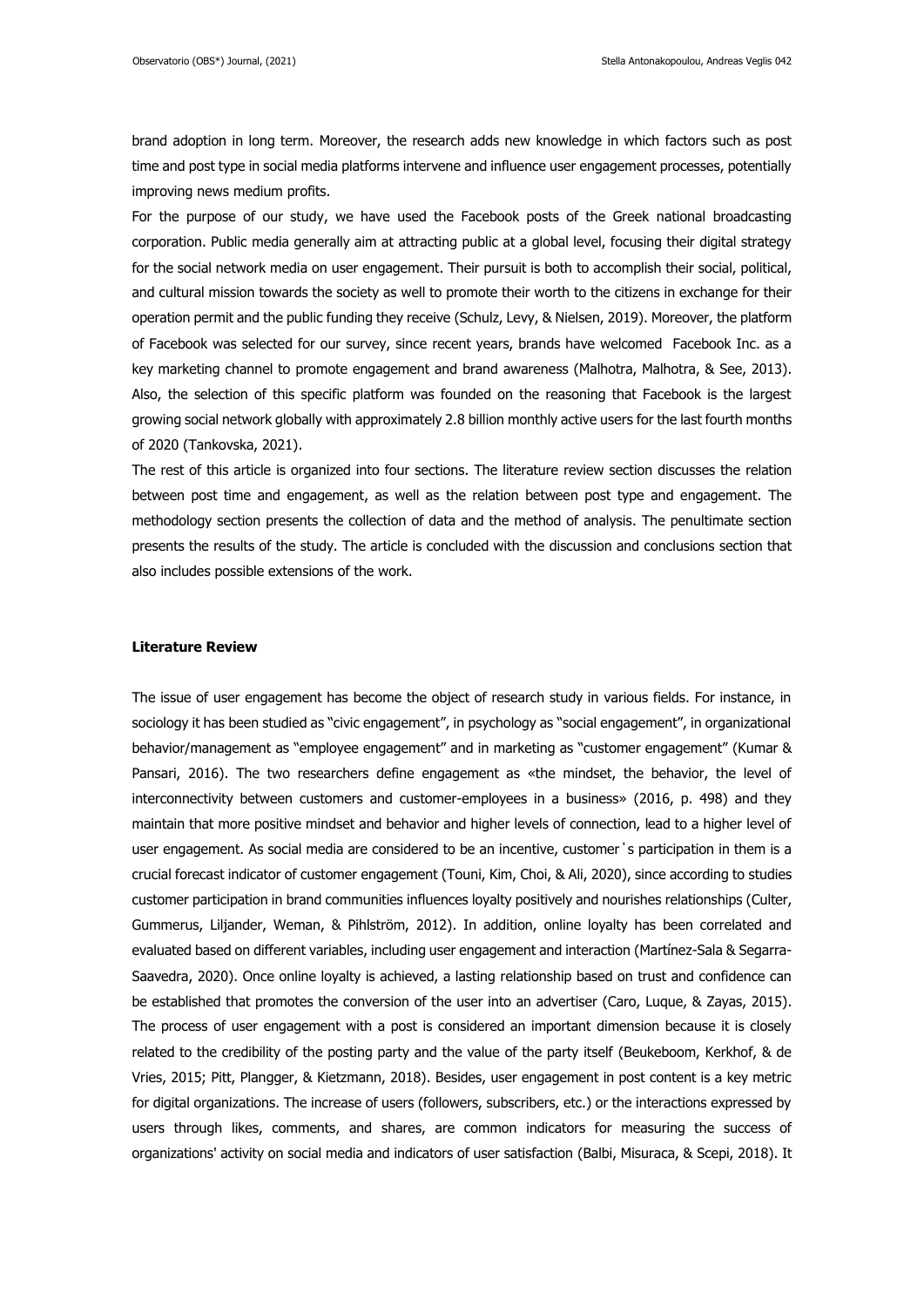is obvious that the higher these indicators, the better for digital organizations. A recent study has found that social networking media followership can be used as a predictor of news website traffic (Angelou, Katsaras, Kourkouridis, & Veglis, 2020). Therefore, understanding how users engage with social media content is a vital issue for both news outlets and their audience, combined with an understanding of the role of technology of social media on this link (Aldous, An, & Jansen, 2019). The aim of all companies who are active on the social networking platforms is to develop a positive relationship with their customers and ensure customer satisfaction and devotion (Pansari & Kumar, 2017) through the cultivation of user engagement. With regard to news outlets, they are heavily dependent on the social media in order to disseminate their content to the public, which is produced in many forms and it is disseminated through multiple channels (Aldous et al., 2019; Veglis, 2012). Broadcasting social media news shows that consumers are controlling the content of news on social media, and they can actively participate in the process of using news through the selection of news stories (Rahbarqazi, Baghban, & Yenghabadi, 2019)**.**

In recent years we have witnessed a systematic examination of certain aspects of user engagement with social media posts, such as content type, post time and post type in an effort to predict the factors of the public's response to the posts and to analyze in-depth the reasons that drive users to engage with a post. The number of likes is connected to the total positive impact or the feelings towards the post and constitutes a general indication as to the number of users that read the message while the number of comments indicates the level of public engagement generated by the post. Likewise, the number of shares reflects the level of importance attributed to the post by the users and indicates a willingness to support and promote the post (Saxton & Waters, 2014). The most popular forms of public online participation are considered user's comments (Reich, 2011), which, in recent years, have evolved into a well-established aspect of online news (Walther & Jang, 2012; Weber, 2014).

Concerning the content type, studies have shown that entertaining content is the most instrumental, by reinforcing the engagement on all three distinct levels—liking, commenting and sharing (Cvijikj & Michahelles, 2013). The authors claim also providing informative content causes the greatest increase in the interaction duration. Entertaining content and informative content were found to be among the main stimulus for online engagement over brand-related content in the shape of consumption, creation, and contribution (Muntinga, Moorman, & Smit, 2011).

With regard to the time variable, previous studies suggest that the post time is related to user engagement and that the engagement-post time relation is important (Cvijikj & Michahelles, 2013; Dolan, R., Conduit, J., Fahy, J., & Goodman, 2016; Parganas, Anagnostopoulos, & Chadwick, 2015; Sabate, Berbegal-mirabent, Cañabate, & Lebherz, 2014; Srinivasan, B. V., Anandhavelu, N., Sinha, R., & Revankar, 2017; Zudrell, 2016). In their study, Villamediana et al., (2019) established that the best times for a Facebook post are at 8 a.m., 10a.m., 2p.m. and 5p.m., while the posts uploaded at 8 and 10 a.m. clearly achieved higher user engagement compared to other posts. Similarly, Kanuri et al., (2018) established that posting content in the morning leads to higher clicks on links than in the afternoon. Another study found that users pay more attention to new posts during working hours, probably because during this time they are positioned in front of their computers (Sabate et al., 2014), while for Brooks (2010) pre-afternoon posts achieve 65% higher public engagement compared to those posted after. Conversely, Mariani et al., (2016) found that morning posts have an adverse effect on user engagement since they claim that users tend to log on Facebook in the afternoon and evening, hence, they react more to afternoon posts.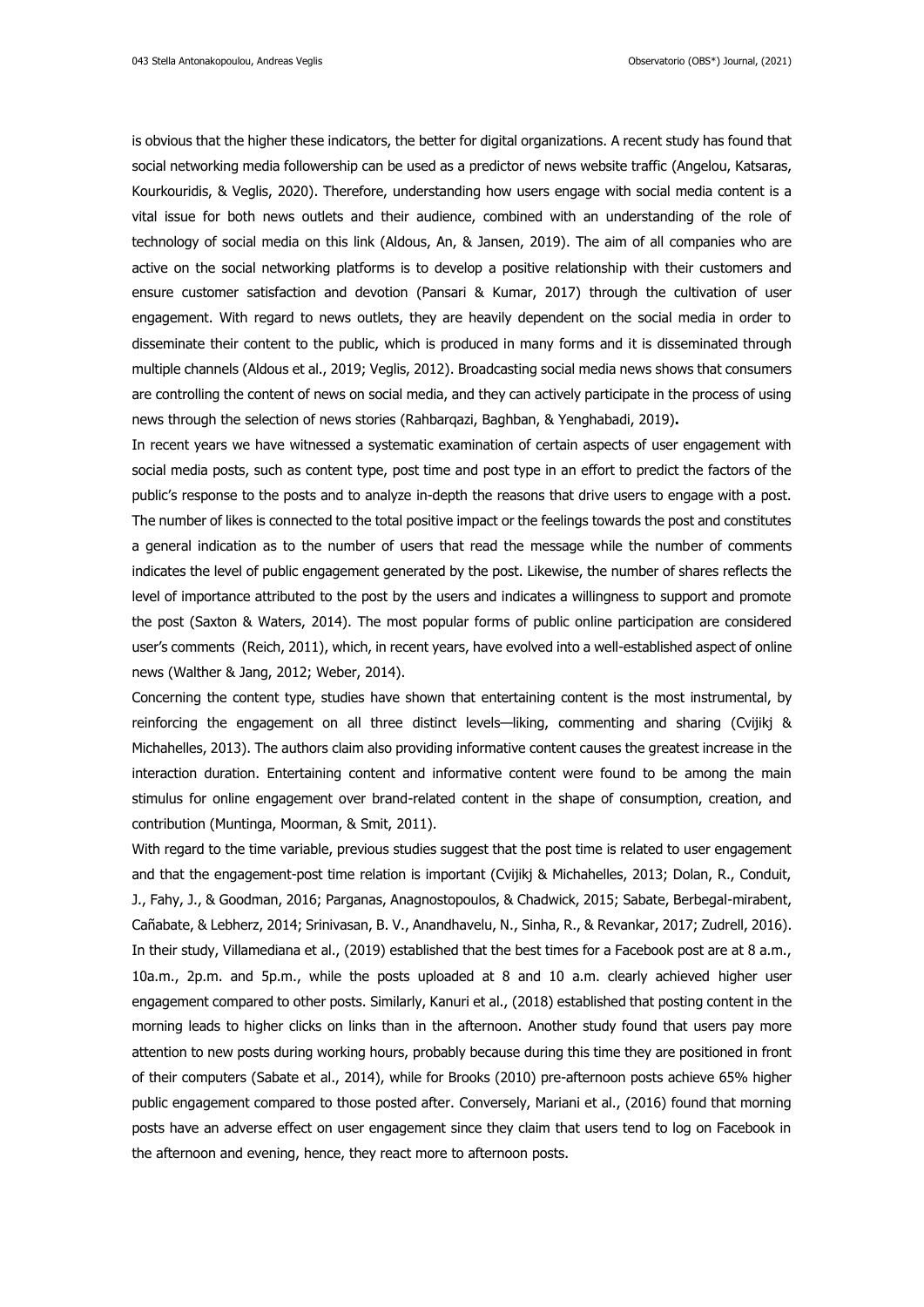Besides the post time factor, previous studies have proven that the post-type variable is also related to user engagement (Dolan, R., Conduit, J., Fahy, J., & Goodman, 2016; Mariani, Mura, & Di Felice, 2018; Pilitsidou, Tsigilis, & Kalliris, 2019) and that there is a positive relation between photos and likes (Zudrell, 2016). According to Došen & Brkljačić (2018) visual forms are a system of signs and symbols which gain their meaning in correlation with other objects. Posts with photos receive a higher average number of likes and a slightly higher average number of shares compared to those that include videos (Dolan, R., Conduit, J., Fahy, J., & Goodman, 2016). User engagement is positively influenced by posting visual content, mainly photo, the photos and the videos accompanying a post provoke more user comments (Mariani et al., 2018). Posts with photos receive a higher average number of likes and a slightly higher average number of shares compared to those that include videos (Dolan, R., Conduit, J., Fahy, J., & Goodman, 2016). Vries et al., (2012) maintain that there is a positive correlation between the number of likes and the features of the accompanying material of a post which determine its liveliness-vividness, with pictures and images at the low side of the scale and videos at the high one. Similarly, Sabate et al., (2014) conclude that including a photo or a video enhances the popularity of a post as measured by likes. Photos achieved 22% more engagement than videos and 54% more comments or likes compared to text, while videos achieved 27% more engagement compared to text (Brookes, 2010). According to the researcher those findings show that photos and videos are more popular types of content. A year later, Yu et al., (2011) claimed that on average photo posts receive substantially more likes than links and videos surmising that a possible explanation could be that many users choose not to spend more time clicking on links or videos. The same researchers suggest that the number of likes, comments and the overall tone of the comments are related to the popularity of the post. This assertion is also shared by Blease (2015), Sabate et al., (2014) και Zudrell (2016), who also correlate the popularity of the post to the number of shares. Furthermore, consumers spent more time reading the texts that had photographs attached (Kósa, Bálint, Ambrus, Sólyom, & Zsigmond, 2020). With regard to the degree of user engagement to the content of the post, the reaction "Like" on Facebook represents the lowest degree of engagement, "Share" is the next level and "Comment" is the highest level of engagement since composing a post requires more time and effort and denotes the user's wish to express their personal opinion (Salgado & Bobba, 2019). Consequently, when users choose to comment upon a piece of news, they display increased interest not only for the piece of news itself but also for their choice to share their thoughts on a public forum (Ksiazek, 2018). Allowing the user the opportunity to engage with the content of the news is one of the most constant and widely applied strategies of news outlets, according to a study that found that over 90% of news agencies offer that option (Stroud, Scacco, & Curry, 2014). This news outlet strategy is connected to their effort to retain their public partly due to the increasing use of social networking media (Kaplan & Haenlein, 2010). For this reason, news outlets focus on the potential offered by the internet and dedicate a significant amount of their resources to social networking media (Greer & Yan, 2010), since they increasingly depend on them to propagate their content (Aldous et al., 2019).

News outlet visibility is vital for the more successful approach of users and their engagement with the content of a post and thus, wider visibility which helps news outlets widen their reach (Aldous et al., 2019).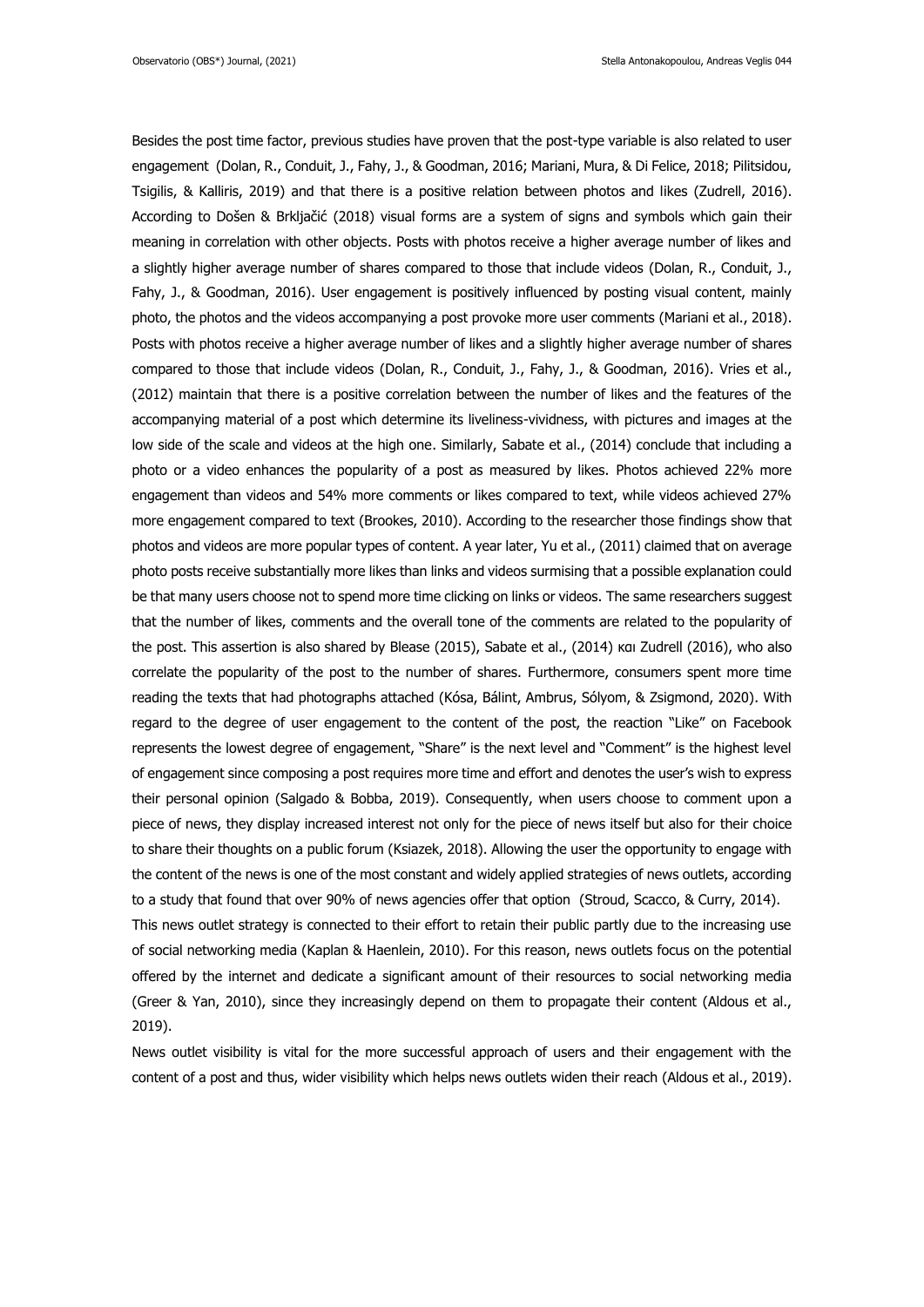Given the widespread use of social networking media, it is increasingly important for news outlet to pay close attention to what is shared and discussed on them<sup>2</sup>.

Based on the previous analysis this study we will attempt to comprehend whether specific features of the posts of the Greek national broadcasting corporation, such as post time and post type influence user engagement in media sector. We deem that the findings of our study could contribute to the systemization of optimal practices so as to elicit public response to the posts of public news outlets.

With this aim in mind, we pose the following research questions:

- RQ1. Do post time and post type affect public engagement to Facebook posts?
- RQ2. How is the impact of post time reflected to the public response to posts?
- RQ3. How is the impact of post type reflected to the public response to posts?

# **Methodology**

#### Data collection

For the purpose of data collection, we proceeded to a daily recording of posts (from Monday to Friday) immediately after twelve (12) a.m. The recording period started on the 13th of August 2018 and ended on the 7th of December 2018 (seventeen consecutive weeks). The selection of this time period was based on news events, as we judged that there were special reasons that referred to news rich in coverage and analysis, resulting in the production of large volumes of data to be investigated. In order to study the differences in user engagement during the day, based on the activity of the users, we broke down the day to four six-hour periods. More specifically, the first group included posts from 00:01 at midnight until 06:00 in the morning. The second category included posts from 06:01 in the morning until 12:00 at noon. The third category consisted of all posts posted from 12:01 pm to 18:00 and the last category included all posts from 18:01 to 24:00. After that, we coded the type of the post (post type) in categories depending on the technical features that accompanied it each time:

1.text

2.photo

3.video

# 4.link.

The counting of the audience's engagement in the posts included the five categories Like, Hearts, Emoticons (a single category for all emotional reactions), Comments and Shares, namely those reactions that social platform Facebook allows its users to easily share their emotions and thoughts with others. Data collection was recorded in a data encoding sheet (excel), identifying each post as a recording and analysis unit. Access to the collection data from the Facebook platform was achieved via Google Chrome. At the end of the fourmonth recording, 2,630 posts were generated. The collected data were entered for processing in the IBM Statistical Package for Social Sciences (SPSS 25.0) and their analysis was based on the Spearman correlation coefficient.

<sup>2</sup> BBC News, 2019: A social media intelligence study.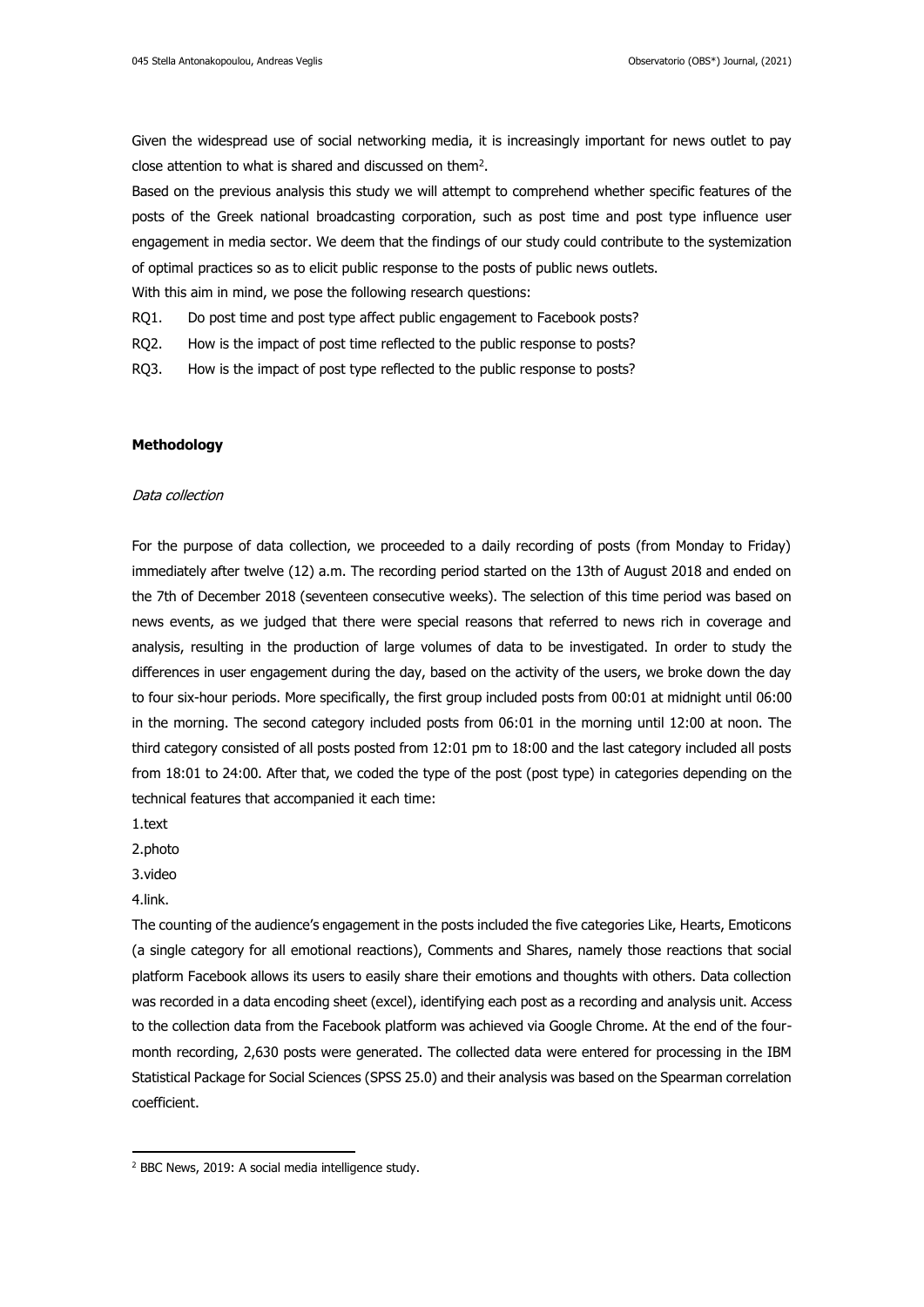# **Results**

From a total of 2,630 posts of the public broadcasting corporation during the 17 weeks of our survey, it emerges that 2,536 included text (96,4%) 2,424 included a link (92%), 2,135 a photo (81,2%) and 488 included videos (18,6%). The combination of text, photos and links gathered the highest rate of appearance with regard to post type with a total of 1,974 posts (75,1%), followed by the combination of text, video, and link with 354 posts at 13,5% (Figure 1).





This particular post type which gathers the highest rate (text, photo, and link) indicates the way in which the public broadcasting corporation chooses to communicate its posts to its public. It appears that it chooses to utilize all the tools at its disposal to add further information on the posts and to highlight them in the most effective and most complete way with a view to satisfying its public. Schlosser et al., (2006) noted that visualized material is a good pointer of performance to customers, and may reinforce their satisfaction while transacting online. According to Shukla (2014), the visual appearance and brand image component become crucially keys as they have a remarkable impact on increasing online trust.

With regard to post time, the majority of posts, which amount to 1,109 (42,2%) are observed from 12.01, noon until 6 in the afternoon, followed by 808 (30,7%) posts from 6.01 in the morning till 12 noon and 658 posts (25%) from 6.01 in the afternoon till 12, midnight (Figure 2). The lowest post percentage is recorded from 12.01, midnight till 6 in the morning with barely 55 posts (2,1%). It is estimated that the promotion of the posts on the part of the news organization is mainly related to the news prime time, which as a rule begins at 12 noon and goes on for at least the next 6 hours, around which time the volume of news starts to stabilize and thus the volume of posts dwindles as the time passes. This can also account for the extremely low frequency of posts from 12.01 midnight to 6 in the morning (only 55). As Lischka (2018) claimed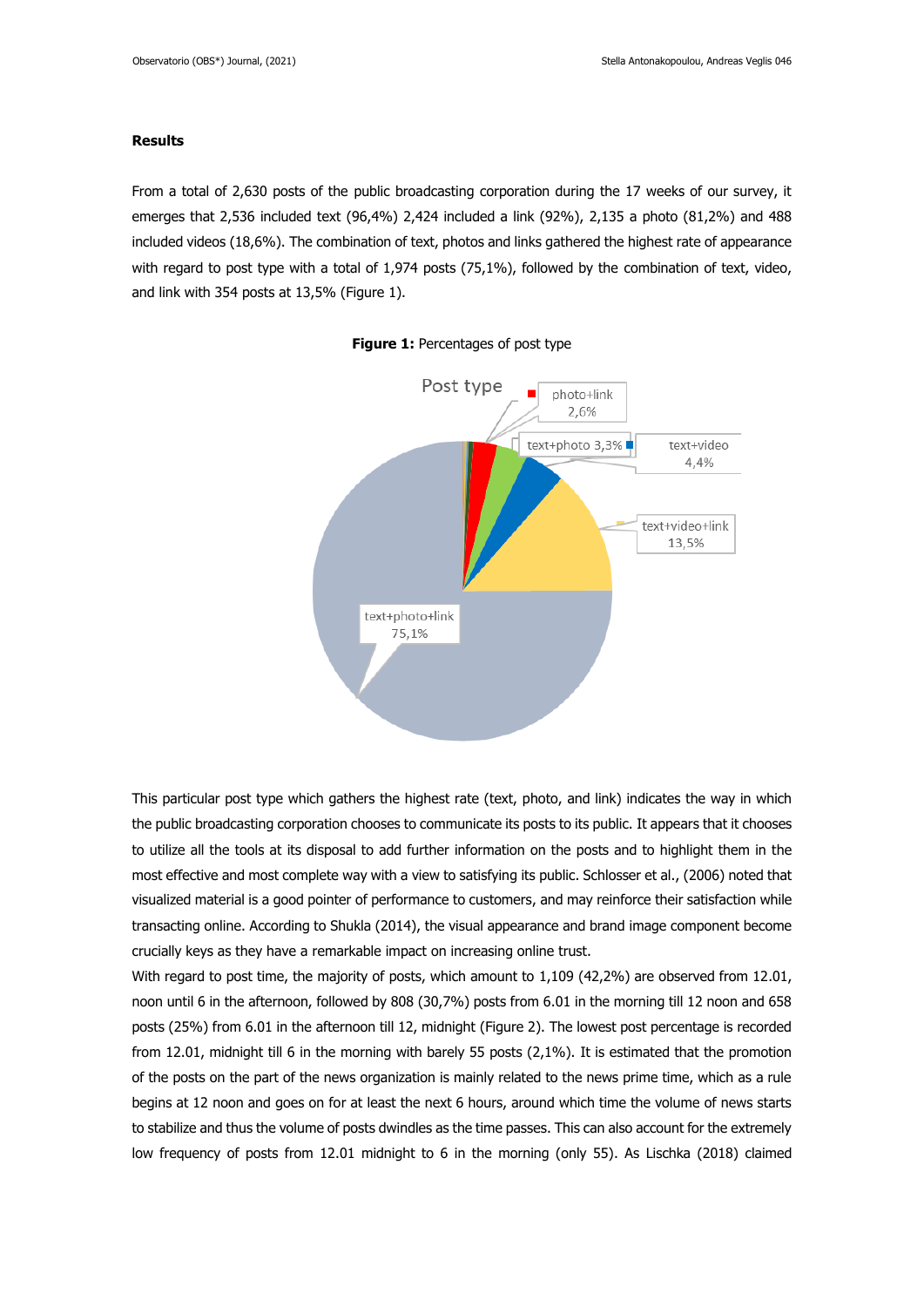professional standards of journalists may adapt, as well as news content. This means, according to Dimitrov (2014) that social media forms the journalistic profession as new conventions deploy. Besides, content analyses have shown that news adjusts to user preferences (Lischka & Werning, 2017). The high rate of posts during this particular time period (12.01 noon to 6 in the afternoon) is most probably connected to the estimation of potential views (Saxton & Waters, 2014) and thus the potential public engagement, which is the objective of every news medium.





As it ensued from the analysis, the type of public reaction (Figure 3) encountered most frequently to the totality of the public broadcasting corporation posts is like with a percentage that amounts to 63,3% (in absolute numbers it is encountered 23,133 times) followed by the choices: emoticon at 12,3% (4,512 times), shares at 8,9% (3,245 times), comments at 8,3% (3,041 comments) and finally the option heart at 7,2% (2,628 times).



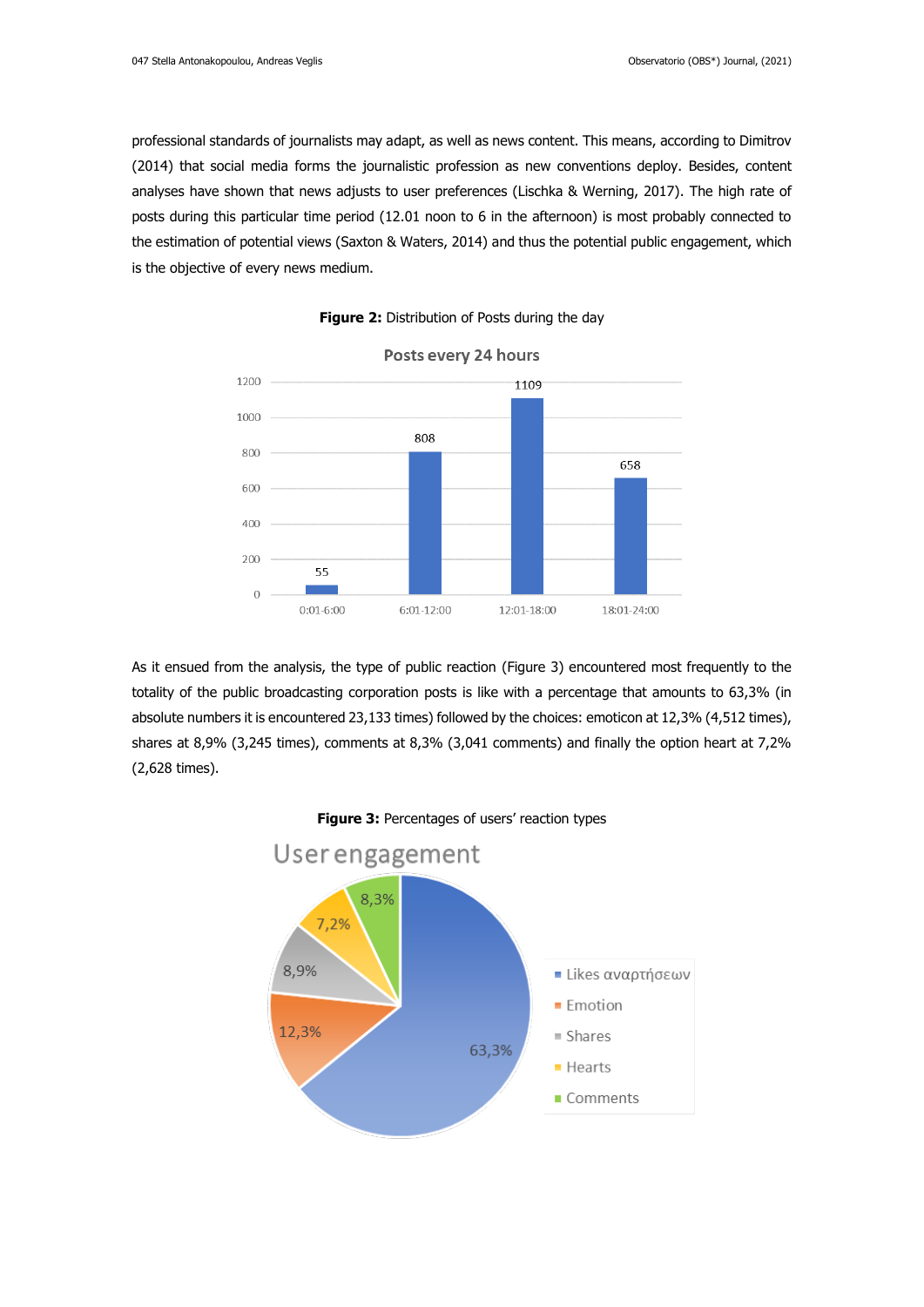Therefore, we can conclude that the overwhelming preference of the public to the posts of the public broadcasting corporation is like. The like preference on the Facebook platform with a percentage of 63,3% remains the most popular and easily realized option and is globally considered as a simple form of activity in the above-mentioned medium of social networking (Veikko & Markku, 2015) and as they claimed, liking a post, comment, or photo is one of the most ordinary, straightforwardly conducted, and mere forms of activity on the Facebook platform.

At the beginning of the 24-hour period, users appear more active and willing to react to the posts with a like. However, as the time goes by the frequency of likes decreases. The same is true also, for the reaction comments, emoticons, and shares. The correlation of these reactions is strongly significant (Table I) while there seems to be no such correlation with hearts. Hence, we can surmise that the users are more active and react more readily to the posts in the morning hours probably because they are more rested, and they have more time to read the posts at their disposal. This finding coincides with the Villamediana et al., (2019) study, according to which posts that appear between 8 and 10 am achieve higher user engagement compared to the rest of the posts. The same claim is made by Kanuri et al., (2018), who discovered that the morning posting leads to an increase in the clicks on the links compared to those that appear in the afternoon. Sabate et al., (2014) concluded that the users pay more attention to the posts during working hours. For Brooks (2010) the pre-afternoon posts achieve 65% more public reaction compared to those that appear in the afternoon. Moreover, it is found that as the time goes by within the 24-hour period the decrease in the number of reactions is general and concerns the entirety of the reaction types. The trend is strongly significant for all reaction types.

|                                | Month     | Day       | Time       |  |  |  |
|--------------------------------|-----------|-----------|------------|--|--|--|
| Like                           |           |           |            |  |  |  |
| <b>Correlation Coefficient</b> | $-.081**$ | $-.034$   | $-.103**$  |  |  |  |
| Sig. (2-tailed)                | .000      | .085      | .000       |  |  |  |
| N                              | 2630      | 2630      | 2630       |  |  |  |
| Comments                       |           |           |            |  |  |  |
| <b>Correlation Coefficient</b> | $-.117**$ | $-.050*$  | $-.111***$ |  |  |  |
| Sig. (2-tailed)                | .000      | .011      | .000       |  |  |  |
| N                              | 2630      | 2630      | 2630       |  |  |  |
| Emoticons                      |           |           |            |  |  |  |
| <b>Correlation Coefficient</b> | $-.168**$ | $-.056**$ | $-.120**$  |  |  |  |
| Sig. (2-tailed)                | .000      | .004      | .000       |  |  |  |
| N                              | 2629      | 2629      | 2629       |  |  |  |
| <b>Shares</b>                  |           |           |            |  |  |  |
| <b>Correlation Coefficient</b> | $-0.017$  | $-0.027$  | $-108**$   |  |  |  |
| Sig. (2-tailed)                | ,383      | ,172      | ,000       |  |  |  |
| N                              | 2630      | 2630      | 2630       |  |  |  |
| Hearts                         |           |           |            |  |  |  |

**Table 1:** Post Time correlation analysis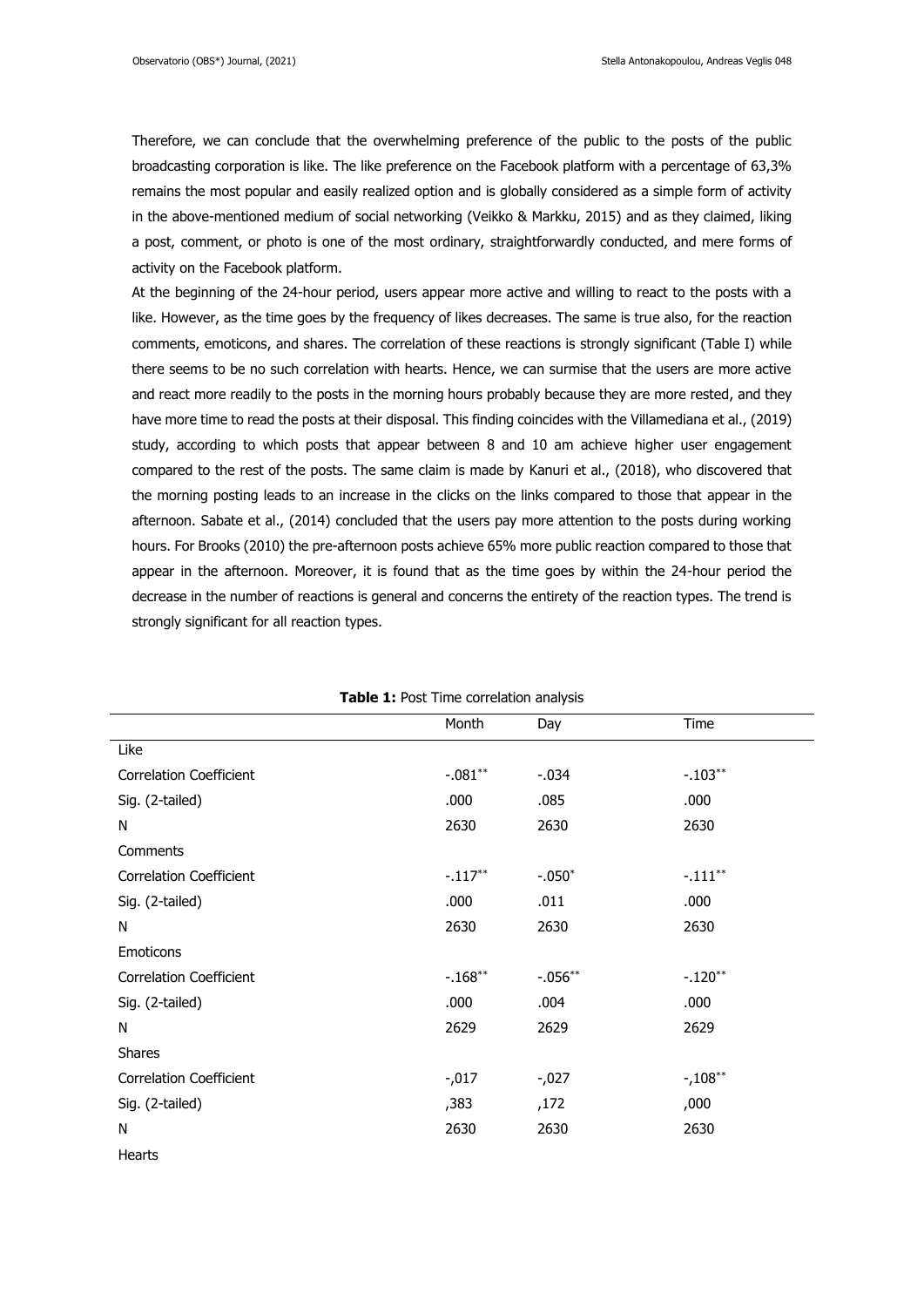| Correlation Coefficient | $-.068**$ | -.030 | -.031 |
|-------------------------|-----------|-------|-------|
| Sig. (2-tailed)         | .000      | .123  | .116  |
| N                       | 2630      | 2630  | 2630  |

\*Correlation is significant at the .05 level (2-tailed).

\*\*Correlation is significant at the .01 level (2-tailed).

With regard to the days of the week, there arise interesting findings for the user behavior during the working days. It is found that as the days go by the public reaction to the posts decreases significantly. The decrease concerns primarily the emoticons, where the correlation is strongly significant, demonstrably negative. The users do not express themselves via emoticons with the same frequency as the days pass by. At the beginning of the week the user reacts more readily via emoticons and day by day this reaction presents a decline. The comments also present a decline with the correlation in this case being soft. It is conceivable that the users are more willing to express their views at the beginning of the week. As the days go by the reaction declines possibly due to fatigue or increased workload and the users do not seem to be as willing to publicly share their views towards the end of the week. The day factor does not show any correlation to the number of likes, hearts, and shares.

As the months go by the reaction of the public in likes, hearts, emoticons, and comments seems to decline. There is a markedly negative strong correlation to all four above mentioned public reaction, which means that at the beginning of the survey there were significant and with the passage of the months the reactions presented a decline. One possible explanation is that the beginning of the survey coincided with a national, political, or social event of great interest, the posts of which caused a great number of reactions on behalf of the users. It was a piece of news heard around the world, covering extensively the history of the case, turning it into a prevailing topic in all Media.

At the same time, it was a piece of news that caused an emotional reaction to the public since it had been following its development for about 5,5 months. It is therefore conceivable that pieces of news with national, political, or social implications which remain in the limelight and carry and emotional charge that is reflected to the audience arouse the interest of the users and cause a reaction to the post more easily.

The correlation of the reactions to a post including a text is also significant. More specifically, a significant correlation to the like, heart and emoticons reactions has been recorded. This means that when a post included a text, the likelihood of a larger number of likes, hearts and emoticons increases. Therefore, the trend of correlation between text and user engagement is upward (Table 2). The two reactions that do not appear to be influenced by the presence of text are comments and shares, since there does not appear to be any correlation to user engagement. This last finding is probably the most important one ensuing from the text analysis. More specifically, it has been found that when a post includes merely a text, it does not evoke comments from the users, since they cannot be bothered to publicize their opinion and also do not seem willing to share the post. Apparently, what the findings show is that in a post that contains text, the user reacts more easily through likes, hearts, and emoticons, indicating in a concise, simple, and easy way, his agreement or disagreement with the content of the post. He may not prefer the choice of comments, probably because the post does not motivate him any further so that he proceeds to a more demanding,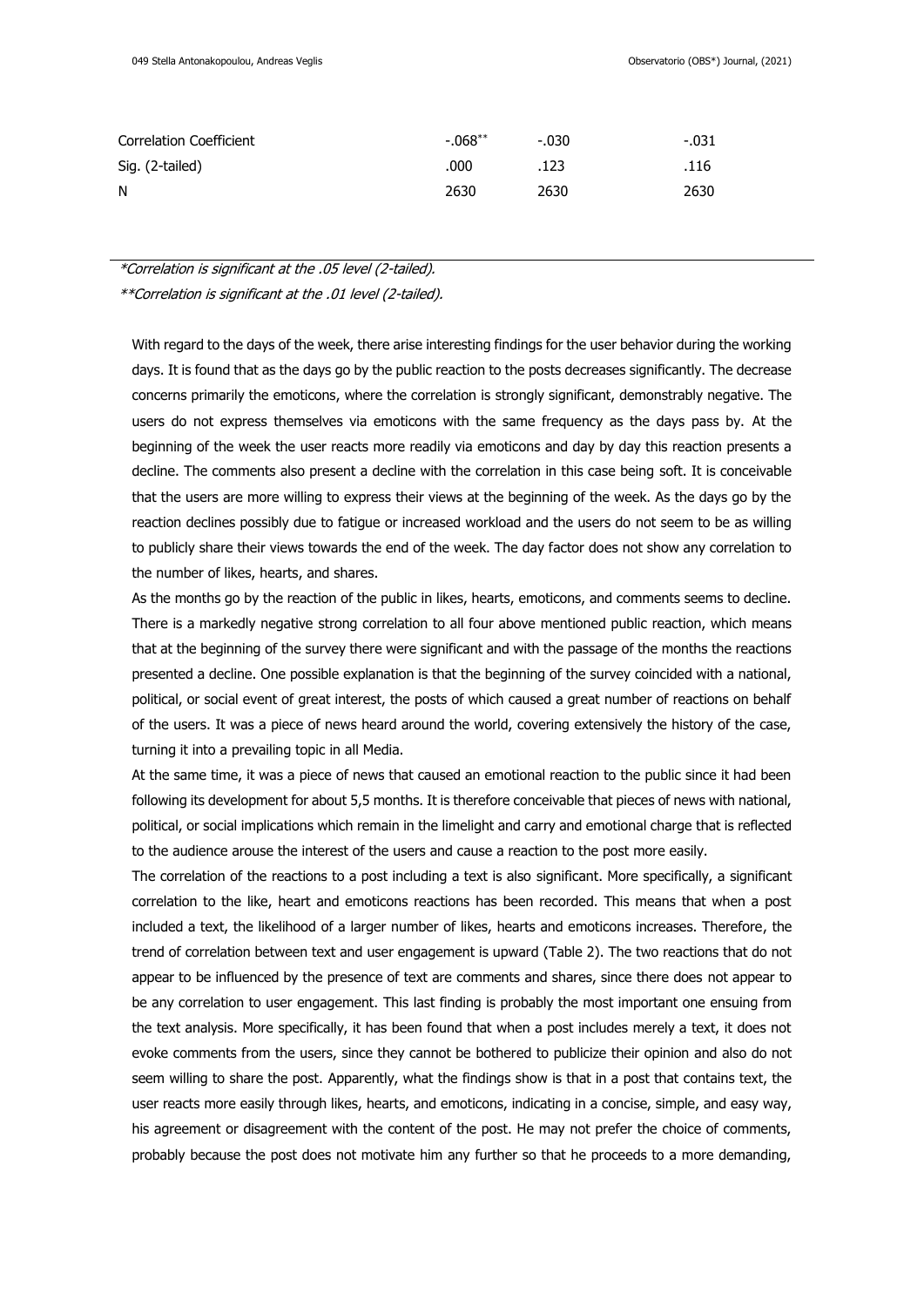penetrating, and in-depth personal position on the subject of the post. Likewise, he does not choose to share the post, probably because he does not express him to the fullest extent, so as to share it with the public. Moreover, this finding might suggest that texts facilitate the readers since after reading the post users end up expressing their personal reaction to the content of the post by choosing like, hearts or emoticons.

The trend of correlation of posts including a photo is particularly strongly significant with regard to the likes, the emoticons, and the comments and important with regard to the shares. What is noticed is that if the posts included photos the number of users reacting positively with likes, comments and emoticons increased strongly significant as did the number of users who chose to share the post, but in the latter just significant. Photos seem to evoke almost all user reactions with the exception of hearts which remains stable. This finding suggests that a user readily leaves his mark on a post accompanied by a photo and the likelihood of a reaction is very strong. A probable explanation is that the posted photos have a remarkable influence on shaping the user's opinion as well as the social point of view interaction with each other. The same finding is also confirmed by the Mariani et al., (2018) study, according to which user engagement is positively influenced by a visual content (mainly a photo). Likewise, in their study, Zudrell (2016) conclude that there is a positively significant relation between photos and likes. Finally, the Sabate et al., (2014) study reached the conclusion that the inclusion of photos and videos reinforces the reach of the post with regard to likes. Unlike the photos, the correlation of video to user engagement is strongly significant negative with regard to like, emoticon and comment reactions. This means that the more posts accompanied with videos, the less like, emoticon and comment reactions. This finding was rather unexpected since it demonstrates that the video as a visual tool does not attract the interest of users. It would be more logical for the users to leave their mark on the post after having obtained more complete information through the viewing of the video. This behavior could be interpreted either as a negative evaluation of the video or as an omission from the part of the user for specific reasons, for instance, a video of long duration could be tiresome.

With regard to the links, there appears to be a correlation to three types of user reaction, likes, emoticons and shares. More specifically, a strongly significant positive correlation is noticed between the link that is included in a post and the number of likes, emoticons, and shares. This means that the trend that appears between links, likes, emoticons and shares is markedly increasing. This finding gives as an idea as for user behavior towards posts accompanied by photos.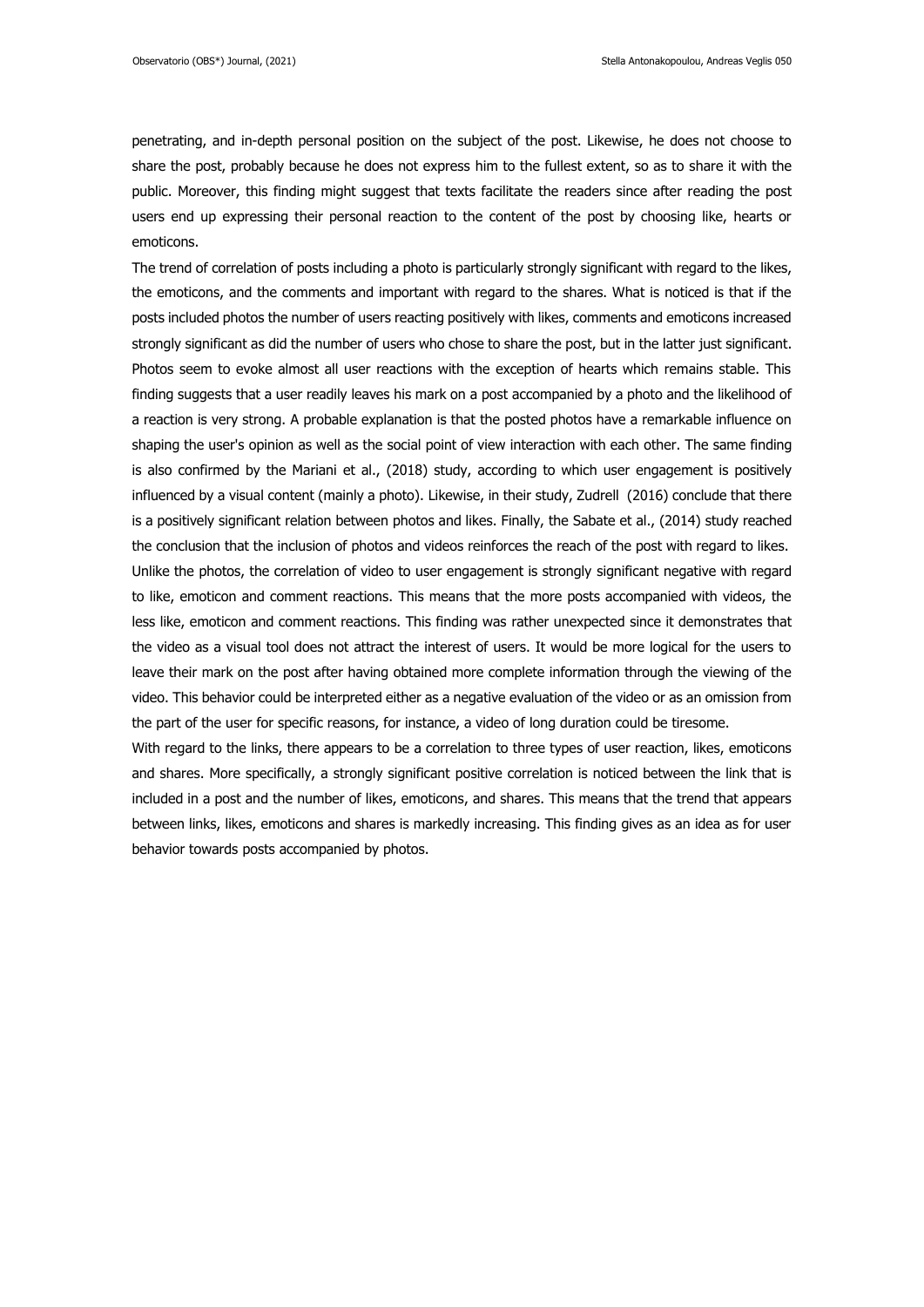|                                | <b>Text</b> | Photo     | Video     | Link      |
|--------------------------------|-------------|-----------|-----------|-----------|
| Like                           |             |           |           |           |
| <b>Correlation Coefficient</b> | $.042*$     | $.222***$ | $-.212**$ | $.148***$ |
| Sig. (2-tailed)                | .031        | .000      | .000      | .000      |
| N                              | 2637        | 2637      | 2637      | 2637      |
| Comments                       |             |           |           |           |
| <b>Correlation Coefficient</b> | .029        | $.104***$ | $-.102**$ | .020      |
| Sig. (2-tailed)                | .132        | .000      | .000      | .303      |
| N                              | 2637        | 2637      | 2637      | 2637      |
| Emoticons                      |             |           |           |           |
| <b>Correlation Coefficient</b> | $.040*$     | $.185***$ | $-.182**$ | $.097**$  |
| Sig. (2-tailed)                | .040        | .000      | .000      | .000      |
| N                              | 2636        | 2636      | 2636      | 2636      |
| <b>Shares</b>                  |             |           |           |           |
| <b>Correlation Coefficient</b> | .008        | $.041*$   | $-0.036$  | $.074**$  |
| Sig. (2-tailed)                | .667        | .037      | .061      | .000      |
| N                              | 2637        | 2637      | 2637      | 2637      |
| <b>Hearts</b>                  |             |           |           |           |
| <b>Correlation Coefficient</b> | $.039*$     | .015      | $-.009$   | .027      |
| Sig. (2-tailed)                | .044        | .437      | .632      | .171      |
| N                              | 2637        | 2637      | 2637      | 2637      |

| Table 2: Post type correlation analysis |  |
|-----------------------------------------|--|
|-----------------------------------------|--|

\*Correlation is significant at the .05 level (2-tailed).

\*\*Correlation is significant at the .01 level (2-tailed).

# **Discussion and Conclusions**

Interesting assumptions for public engagement can be drawn from the results presented in the previous section. More specifically users seem more positively predisposed and more willing to engage during the morning hours- using mainly likes- as opposed to the evening hours, since the incidence of likes decreases as time passes. This means that users react more easily to the morning posts than to afternoon or evening ones. This finding coincides with previous studies (Brookes, 2010; Kanuri et al., 2018; Sabate et al., 2014; Villamediana et al., 2019), which reached the same conclusion. Moreover, it appears that the public of the broadcasting corporation chooses like as the simplest, quickest way of virtual support to the post while proving that it remains an active user who shows an interest in the medium's posts. The option to the button of like coincides with the general consensus that this particular reaction is an uncomplicated and the most extensive way to recompense a post through the function of an automated process and does not demand the readiness to create or consume time, contrary to other reaction types, such as comments (Veikko &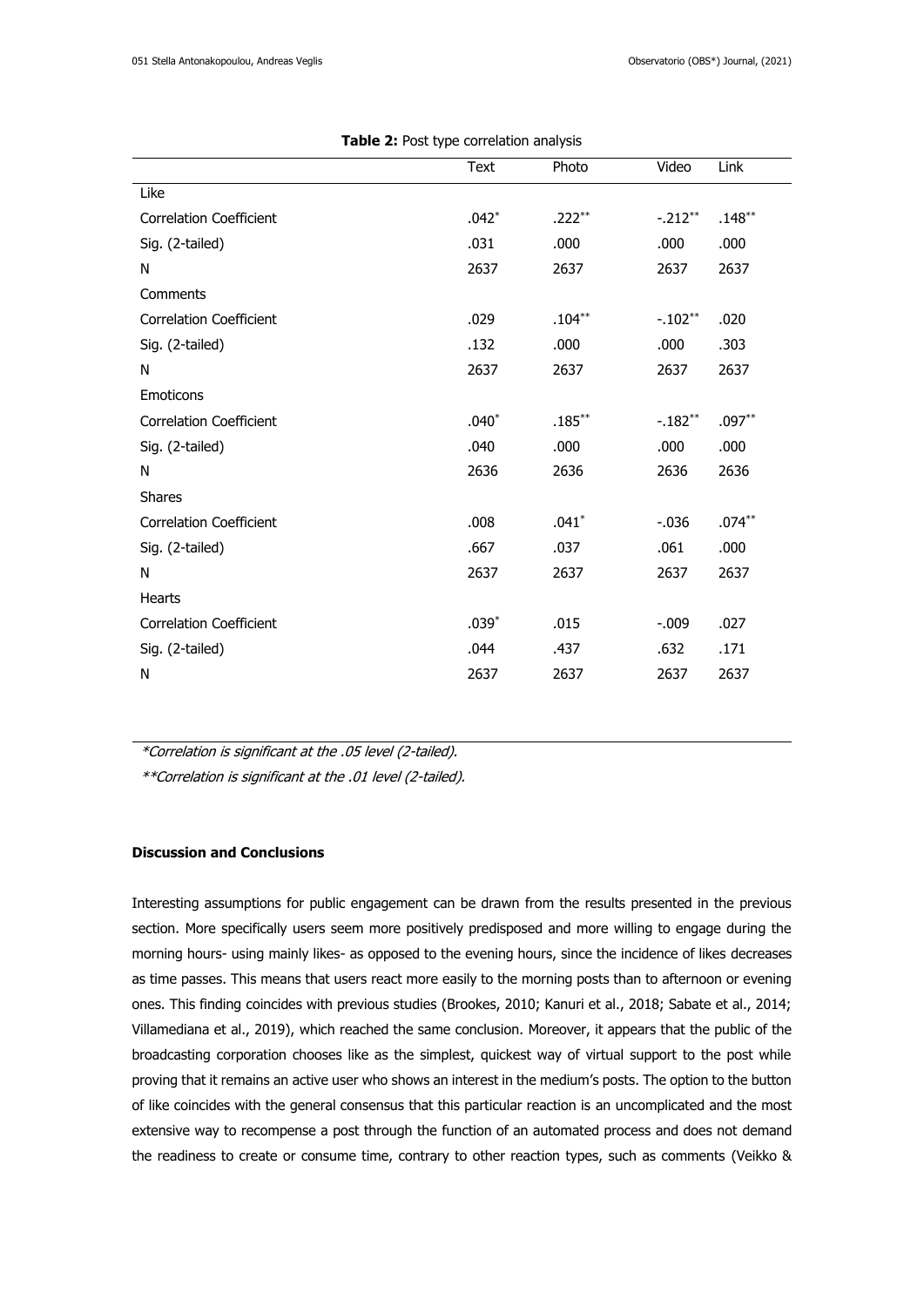Markku, 2015). It is also noteworthy that the incidence of other reactions (comment, emoticons, shares) which also denote user engagement, seem to decrease as the 24-hour period reaches its end. Another important finding concerning post time is the pattern of user reaction during the week. Users appear more active and willing to engage to the posts at the beginning of the week. However, as the end of the week approaches the frequency of reactions seems to fade. This finding concerns primarily the emoticon reaction since the users are found to react more easily to the posts they see and read at the beginning of the week. In the middle of the week and as we move towards Friday users seem more subdued and relaxed towards the posts. This trend concerns the emoticons and comment reactions. The decrease could be attributed to the users' workload which increases during the week and consequently to the limited time at their disposal to read the posts. This result contradicts the finding of Brooks' (2010) research. According to the author, the effectiveness of posts variegates significantly per industry, but when all fan data is considered in total, Friday's publications generate the most engagement.

With regard to post types and user engagement, it is ascertained that the posts that include a photo elicit user engagement more easily, with the user choosing predominantly the like reaction, followed by comments, emoticons and less the share reaction. It is therefore obvious that the utilization photos in a post evokes more public engagement since the likelihood of a reaction from the part of the users increases significantly. It is crystal clear, that the visualization of the post with a photo seems to attract and entice the users who react more easily to the post. This demonstrates that the posted photos have a significant impact on forming the user's opinion as well as the social point of view interaction with each other. The information displayed and the details shown in the photo may play an essential role in this notable impact. Additionally, the use of a photo seems to fascinate the Facebook audience which reacts with "like" as a first choice more than of the written speech (comments). The latter seems to not be chosen as a significant public reaction to photo posts, while the growing tendency to engage in photos with "like" enhances the patterns of apparent attractiveness and seduction that appear in photos and affect users online. It is obvious also, that whether it is for likes or comments, any action on the part of the user signals his reaction and appreciation for the content he sees every time. This finding is supported by previous studies (Sabate et al., 2014; Zudrell, 2016; Mariani et al., 2018), which also concluded that there is a positively significant relation between public engagement and posts that include photos. User reaction to posts including links is quite similar. In this case the users who react express themselves mainly through likes, emoticons, and shares with a strongly upward trend. In any case, whether there is a photo or a link, it is clear that the user is strongly significant positively influenced and chooses to increasingly engage to the post by expressing the thought or feelings elicited by the post.

Another important finding about the post type concerns the posts accompanied by text. While a positively significant correlation has been recorded concerning the likes, hearts, and emoticons, it is noteworthy that the users seem disinclined to use comments and shares which remain stable. It is conceivable that as a post type, text does not mobilize the maximum level of user interest so at to make them either share the post or to devote time into expressing their opinion through a comment. A noteworthy, albeit unexpected finding concerns the posts accompanied by video because as a visual tool video might be considered highly probable to attract user attention and elicit a response. Perhaps factors related to the video duration or its content could prevent user engagement.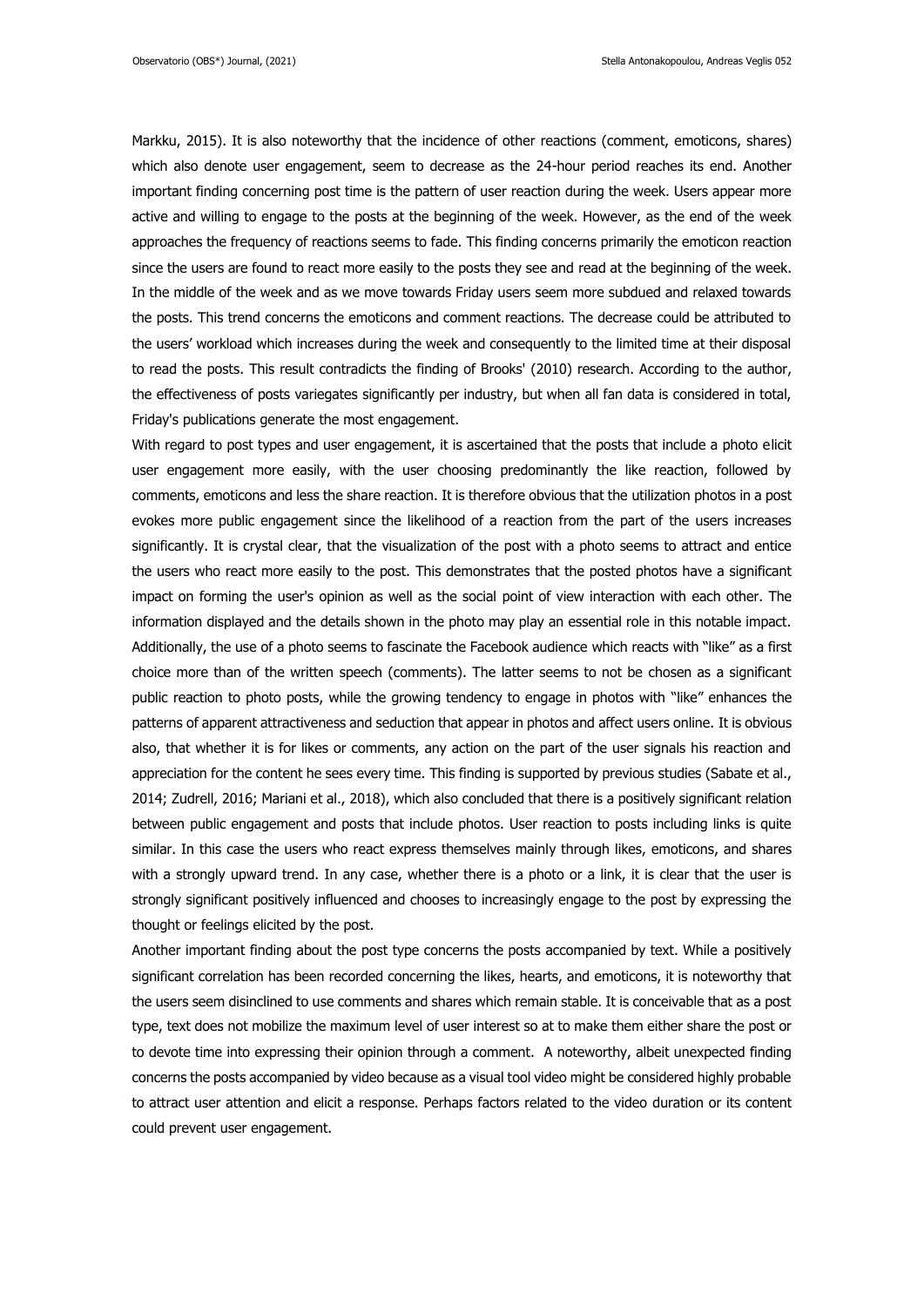Additionally, the finding that the public broadcasting corporation chooses to communicate its posts to its public by utilizing all the tools at its disposal (photo, video, links) to enrich information rendering them most attractive and in the most complete way to its public, is almost expected, since visual appearance is connected with public satisfaction and may exert influence on increasing online trust (Schlosser et al., 2006; Shukla, 2014). Finally, predicted finding was the high rate of posts during 12.01 noon to 6 in the afternoon on the part of the public broadcasting corporation since it is related to the news prime time and the estimation of potential views (Saxton & Waters, 2014), which is the goal of every news medium. It should be clarified that our study investigates the effect of the abovementioned social media factors (post time and post type) on the media sector. However, there are studies (Mariani, Di Felice, & Mura, 2016; Mariani, Mura, & Di Felice, 2018; Villamediana, Küster, & Vila, 2019) that explore the same factors (increasing the chances of users liking, commenting on, sharing a company's Facebook posts), contributing in this way to various businesses, such as the tourism industry. Comparing the findings from the two different areas (media sector and tourism) reveals that our findings also apply to engagement in the tourism sector. In particular, this agreement in terms of user engagement is positively influenced by visual content (Mariani et al., 2018) as well as the post-time factor, which is related to user engagement (Mariani, Mura, & Di Felice, 2018). Moreover, our finding that users react more easily to the morning posts than to afternoon or evening ones coincides with Villamediana et al., (2019) study, which reached the same conclusion. Conversely, the Mariani et al., (2016) study reported that users react more to afternoon posts.

To sum up, the present study aimed at investigating the relation of post time and post type to public engagement to Facebook posts in order to ascertain whether these two specific variables influence public engagement with the posts. As for the post time variable, our study came up with important findings concerning user behavior within a 24-hour period as well as their weekly engagement with Facebook posts. Thus, interesting conclusions could be drawn with regard to the influence of factors such as post time and post type on user engagement to Facebook posts which could be taken into consideration when establishing the strategy of public media concerning the use of digital platforms with the view to maximizing public engagement to their posts. It would be very useful if a convergence of homogenous findings could be established through future studies for other news outlets which could greatly contribute to the improvement and the enhancement of their digital strategy. Moreover, it would be interesting to investigate the post time and post type variables for other public media with a view to facilitating the accomplishment of their public mission.

## **References**

- Aldous, K. K., An, J., & Jansen, B. J. (2019). View, like, comment, post: Analyzing user engagement by topic at 4 levels across 5 social media platforms for 53 news organizations. Proceedings of the 13th International Conference on Web and Social Media, ICWSM 2019, (Icwsm), 47–57.
- Angelou, I., Katsaras, V., Kourkouridis, D., & Veglis, A. (2020). Social media followership as a predictor of news website traffic. Journalism Practice, 14(6), 730–748. https://doi.org/10.1080/17512786.2019.1635040
- Balbi, S., Misuraca, M., & Scepi, G. (2018). Combining different evaluation systems on social media for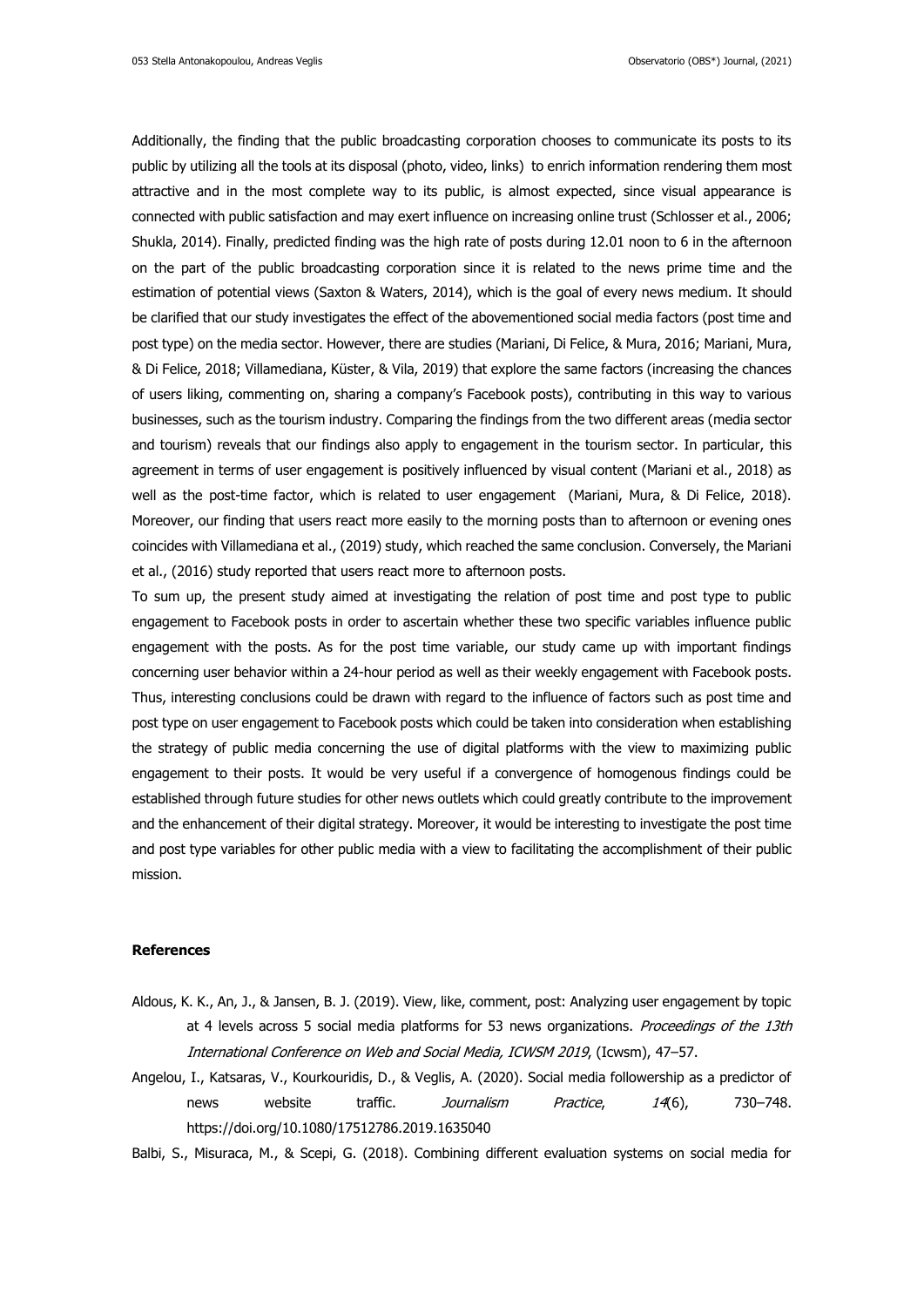measuring user satisfaction. *Information Processing and Management*, 54(4), 674–685. https://doi.org/10.1016/j.ipm.2018.04.009

- Beukeboom, C. J., Kerkhof, P., & de Vries, M. (2015). Does a virtual like cause actual liking? How following a brand's Facebook updates enhances brand evaluations and purchase intention. Journal of Interactive Marketing, 32, 26–36. https://doi.org/10.1016/j.intmar.2015.09.003
- Blease, C. R. (2015). Too many "friends," too few "likes"? Evolutionary psychology and "facebook depression." Review of General Psychology, 19(1), 1-13. https://doi.org/10.1037/gpr0000030
- Brookes, E. J. (2010). The anatomy of a Facebook post: Study on post performanve by type, day of week, and time of day. Vitrue Inc. Retrieved 18-10-2018.
- Canter, L. (2013). The source, the resource and the collaborator: The role of citizen journalism in local UK newspapers. Journalism, 14(8), 1091–1109. https://doi.org/10.1177/1464884912474203
- Caro, J. L., Luque, A., & Zayas, B. (2015). Nuevas tecnologías para la interpretación y promoción de los recursos turísticos culturales. Pasos Revista de Turismo y Patrimonio Cultural ., 13(4), 931-945.
- Culter, K.S., Gummerus, J., Liljander, V., Weman, E., & Pihlström, M. (2012). Customer engagement in a Facebook brand community. Management Research Review, 35(9), 857–877. https://doi.org/10.1108/01409171211256578
- Cvijikj, I. P., & Michahelles, F. (2013). Online engagement factors on Facebook brand pages. Social Network Analysis and Mining, 3(4), 843–861. https://doi.org/10.1007/s13278-013-0098-8
- De Vries, L., Gensler, S., & Leeflang, P. S. H. (2012). Popularity of brand posts on brand fan pages: An investigation of the effects of social media marketing. Journal of Interactive Marketing, 26(2), 83-91. https://doi.org/10.1016/j.intmar.2012.01.003
- Diakopoulos, N., & Naaman, M. (2011). Towards quality discourse in online news comments. Proceedings of the ACM 2011 conference on Computer supported cooperative work. https://doi.org/10.1145/1958824.1958844
- Dimitrov, R. (2014). Do social media spell the end of journalism as a profession? Global Media Journal: Australian Edition, 8(1), 1–16. https://doi.org/10.13140/2.1.2497.6009
- Dolan, R., Conduit, J., Fahy, J., & Goodman, S. (2016). Facebook for wine brands: An analysis of strategies for facebook posts and user engagement actions. In 9th academy of wine business research conference. Vol. 17 February. (pp. 17-18).
- Došen, Đ. O., & Brkljačić, L. (2018). Key design elements of daily newspapers: Impact on the reader's perception and visual impression. Kome, 6(2), 62-80. https://doi.org/10.17646/KOME.75692.93
- Greer, J. D., & Yan, Y. (2010). New ways of connecting with readers: How community newspapers are using Facebook, Twitter and other tools to deliver the news. Grassroots Editor, 51(4), 1-7.
- Kanuri, V. K., Chen, Y., & Sridhar, S. H. (2018). Scheduling content on social media: Theory, evidence, and application. *Journal of Marketing, 82*(6), 89-108. https://doi.org/10.1177/0022242918805411
- Kaplan, A. M., & Haenlein, M. (2010). Users of the world, unite! The challenges and opportunities of social media. Business Horizons, 53, 59–68. https://doi.org/10.1016/j.bushor.2009.09.003
- Kósa, I., Bálint, B., Ambrus, Z., Sólyom, A., & Zsigmond, C. D. (2020). Headlines readers' avoidance attitude towards visual material? Effects of the camcorder symbol on selective exposure to headlines. Kome, X(Online First). https://doi.org/10.17646/kome.75672.48
- Ksiazek, T. B. (2018). Commenting on the news: Explaining the degree and quality of user comments on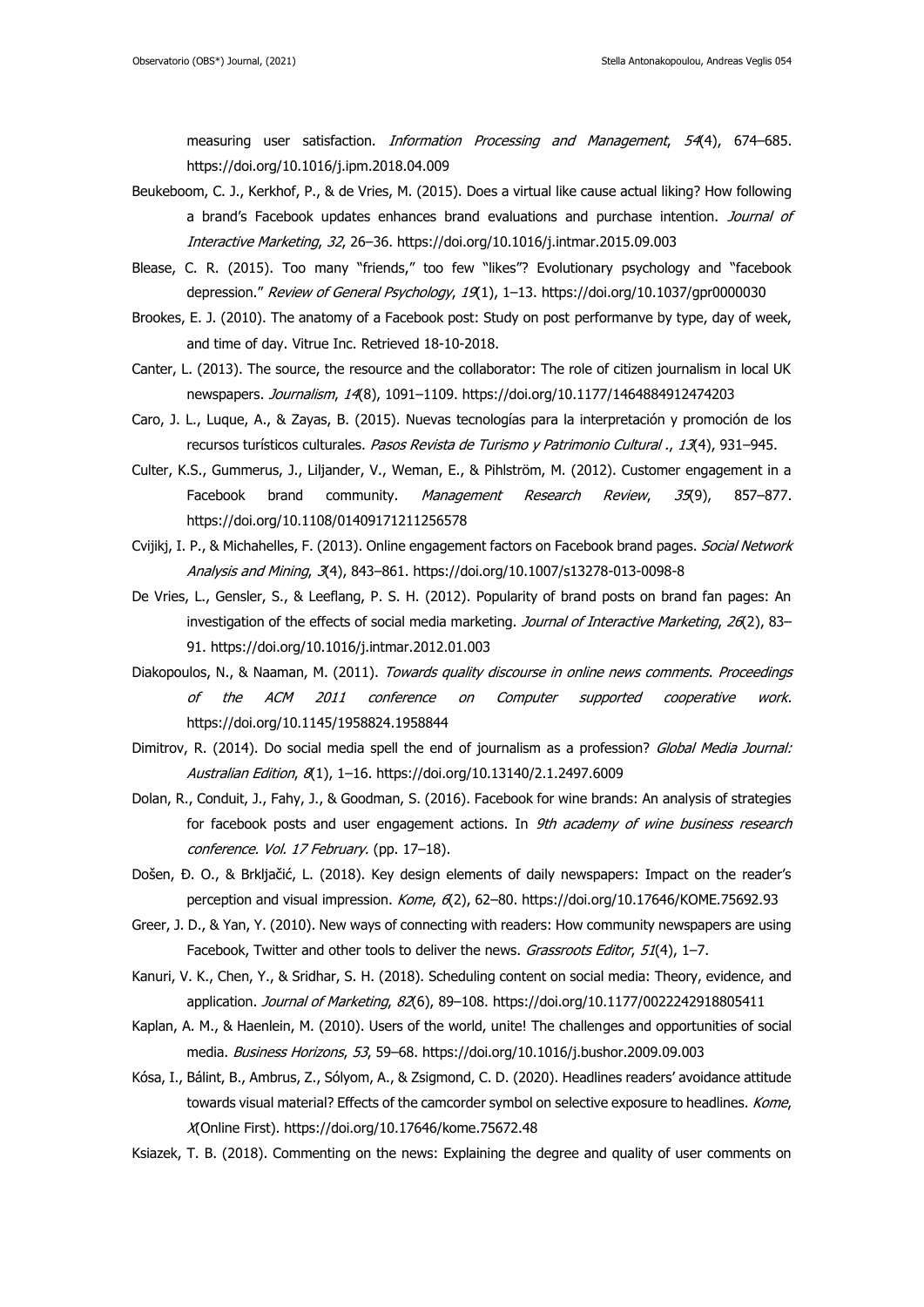news websites. *Journalism Studies*, 19(5), 650–673. https://doi.org/10.1080/1461670X.2016.1209977

- Kumar, V., & Pansari, A. (2016). Competitive advantage through engagemnet. Journal of Marketing Research, 53(4), 497–514. https://doi.org/10.1017/CBO9781107415324.004
- Lischka, J. A. (2018). Logics in social media news making: How social media editors marry the Facebook logic with journalistic standards. Journalism. https://doi.org/10.1177/1464884918788472
- Lischka, J. A., & Werning, M. (2017). Wie Facebook den Regionaljournalismus verändert. Kommunikation@Gesellschaft, 18(2). https://doi.org/10.15460/kommges.2017.18.2.583
- Malhotra, A., Malhotra, C. K., & See, A. (2013). How to create brand engagement on Facebook. MIT Sloan Management Review, 54(2), 18-20.
- Mariani, M. M., Mura, M., & Di Felice, M. (2018). The determinants of Facebook social engagement for national tourism organizations' Facebook pages: A quantitative approach. Journal of Destination Marketing and Management, 8(August 2017), 312–325. https://doi.org/10.1016/j.jdmm.2017.06.003
- Martínez-Sala, A.-M., & Segarra-Saavedra, J. (2020). Engagement y disengagement online, factores clave en las estrategias de comunicación turística 2.0. In V. A. Benítez, M. T. López, & I. M. Gutiérrez (Eds.), Tendencias de la Comunicación para el Turismo (pp. 149–183). Dykinson.
- Muntinga, D. G., Moorman, M., & Smit, E. G. (2011). Introducing COBRAs: Exploring motivations for Brandrelated social media use. *International Journal of Advertising, 30*(1). https://doi.org/10.2501/IJA-30-1-013-046
- Oh, J., Bellur, S., & Sundar, S. (2010). A conceptual model of user engagement with media. In Paper presented to the mass communication division at the 60thannual conference of the International Communication Association, Singapore.
- Oviedo-García, M. Á., Muñoz-Expósito, M., Castellanos-Verdugo, M., & Sancho-Mejías, M. (2014). Metric proposal for customer engagement in Facebook. Journal of Research in Interactive Marketing, 8(4), 327–344. https://doi.org/10.1108/JRIM-05-2014-0028
- Pansari, A., & Kumar, V. (2017). Customer engagement: the construct, antecedents, and consequences. Journal of the Academy of Marketing Science, 45(3), 294-311. https://doi.org/10.1007/s11747-016-0485-6
- Parganas, P., Anagnostopoulos, C., & Chadwick, S. (2015). "You'll never tweet alone": Managing sports brands through social media. Journal of Brand Management, 22(7), 551–568. https://doi.org/10.1057/bm.2015.32
- Perez-Vega, R., Taheri, B., Farrington, T., & O'Gorman, K. (2018). On being attractive, social and visually appealing in social media: The effects of anthropomorphic tourism brands on Facebook fan pages. Tourism Management, 66, 339–347. https://doi.org/10.1016/j.tourman.2017.11.013
- Pilitsidou, Z., Tsigilis, N., & Kalliris, G. (2019). Radio stations and audience communication: Social media utilization and listeners interaction. *Issues in Social Science*,  $\pi(1)$ , 23. https://doi.org/10.5296/iss.v7i1.14743
- Pitt, C., Plangger, K., & Kietzmann, J. (2018). How employees engage with B2B brands on social media: Word choice and verbal tone. *Industrial Marketing Management, 81*, 130-137. https://doi.org/10.1016/j.indmarman.2017.09.012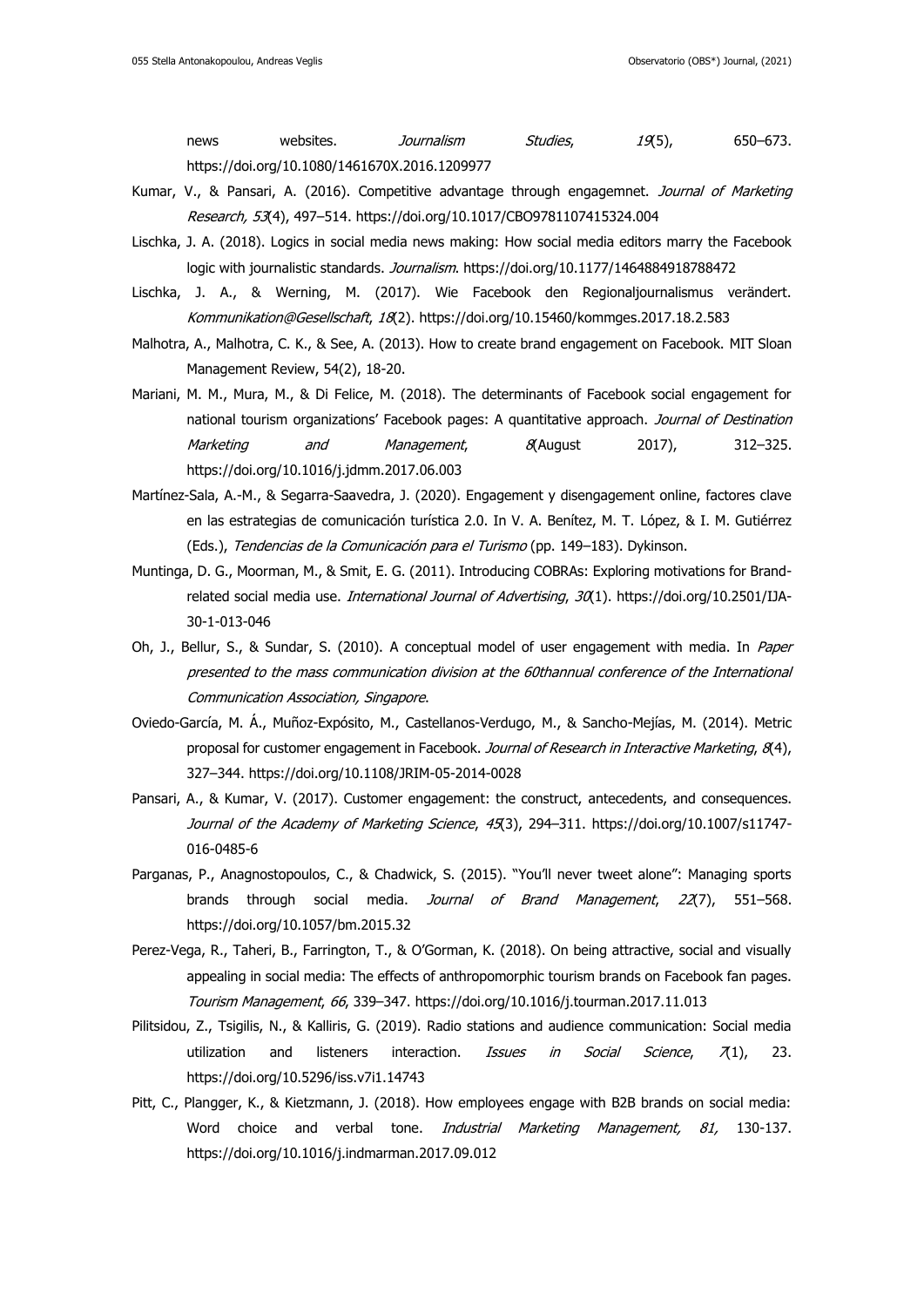- Rahbarqazi, M., Baghban, S. M. N., & Yenghabadi, N. S. (2019). Participation in political protest: Tracing direct and indirect effects of news usage and social interaction. *Observatorio (OBS\*), 13*(4), 35– 51. https://doi.org/10.15847/obsOBS13420191483
- Reich, Z. (2011). User comments: The transformation of participatory space. In Participatory Journalism: Guarding Open Gates at Online Newspapers (pp. 96–117). https://doi.org/10.1002/9781444340747.ch6
- Sabate, F., Berbegal-mirabent, J., Cañabate, A., & Lebherz, P. R. (2014). Factors influencing popularity of branded content in Facebook fan pages. European Management Journal, 32(6), 1001-1011. https://doi.org/10.1016/j.emj.2014.05.001
- Salgado, S., & Bobba, G. (2019). News on events and social media: A comparative analysis of Facebook users' reactions. *Journalism Studies*, 20(15), 2258-2276. https://doi.org/10.1080/1461670X.2019.1586566
- Schlosser, A. E., White, T. B., & Lloyd, S. M. (2006). Converting web site visitors into buyers: How web site investment increases consumer trusting beliefs and online purchase intentions. Journal of Marketing, 70(2), 133–148. https://doi.org/10.1509/jmkg.70.2.133
- Schulz, A., Levy, D. A. L., & Nielsen, R. K. (2019). Old, educated, and politically diverse: The audience of public service news. Oxford: Reuters Institute.
- Segado-Boj, F., Díaz-Campo, J., Navarro-Asensio, E., & Remacha-González, L. (2020). Influence of newsfinds-me perception on accuracy, factuality and relevance assessment. Case study of news item on climate change. Mediterránea de Comunicación, 11(2), 85–103.
- Shukla, P. (2014). The impact of organizational efforts on consumer concerns in an online context. Information and Management, 51(1), 113–119. https://doi.org/10.1016/j.im.2013.11.003
- Sijakovic, I., & Vukotic, S. (2020). The impact of Facebook on Serbian society. Journal of Balkan and Near Eastern Studies, 1–16. https://doi.org/10.1080/19448953.2020.1799594
- Srinivasan, B. V., Anandhavelu, N., Sinha, R., & Revankar, S. (2017). Optimal time to post for maximum social engagement. U.S. patent no. 9,607,273. Washington, DC: U.S. Patent and Trademark Office.
- Stroud, N. J., Scacco, J. M., & Curry, A. L. (2014). Interactive features in online news. Austin, TX: Center for Media Engagement.
- Suárez-Gonzalo, S., Mas-Manchón, L., & Guerrero-Solé, F. (2019). Tay is You. The attribution of responsibility in the algorithmic culture. Observatorio, 13(2), 1-14. https://doi.org/10.15847/obsOBS13220191432
- Tankovska, H. (2021). Facebook: number of monthly active users worldwide 2008-2020. Retrieved February 27, 2021, from https://www.statista.com/statistics/264810/number-of-monthly-active-facebookusers-worldwide/
- Touni, R., Kim, W. G., Choi, H. M., & Ali, M. A. (2020). Antecedents and an outcome of customer engagement with hotel brand community on Facebook. Journal of Hospitality and Tourism Research, 44(2), 278-299. https://doi.org/10.1177/1096348019895555
- Tymoshchuk, O., Almeida, A. M., Ramos, F., Pedro, L., Silva, P. A., & Renó, D. (2019). Digital mediation for territorial innovation: a multiple case study in social media. Observatorio (OBS\*), 13(4), 70-88. https://doi.org/10.15847/obsOBS13420191435
- Veglis, A. (2012). Journalism and cross-media publishing: The case of Greece. In The Handbook of Global